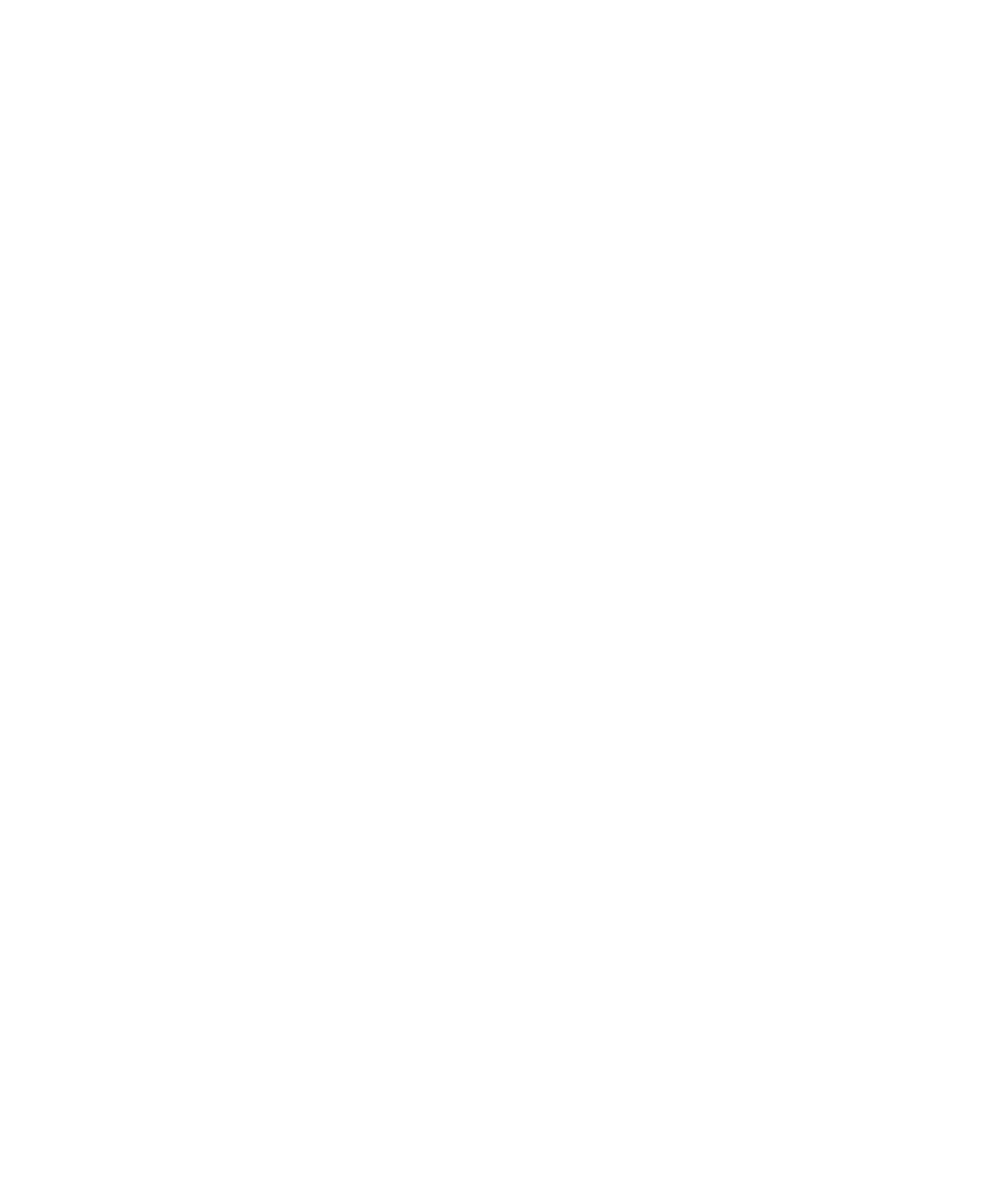# Introduction to *La Diane,*  by Nicolas de Montreux

## Richard Hillman

Centre d'Études Supérieures de la Renaissance, Tours

*La Diane*, like all but one of the compositions of its remarkably prolific author  $-$  witness the roughly one hundred notices in the Bibliothèque Nationale de France (hereafter BnF) – has received no edition or translation since the early seventeenth century. Critical attention, too, has been slight and sporadic. His only modern editor (of the tragedy *La Sophonisbe*) finds the neglect of Montreux hard to account for, given the diversity of his work and its significance for French literary history. A brief introduction to an edition and translation is not the place to venture explanations for this neglect, which might have to do as much with Montreux's narrow provincial base and retrograde politics as with the aggressively ephemeral literary fashions of his time. (Through most of the 1590s he was the

 Donald Stone, Jr., ed., *La Sophonisbe*, by Nicolas de Montreux, Textes Littéraires Français, 233 (Geneva: Droz, 1976), pp. 4-5.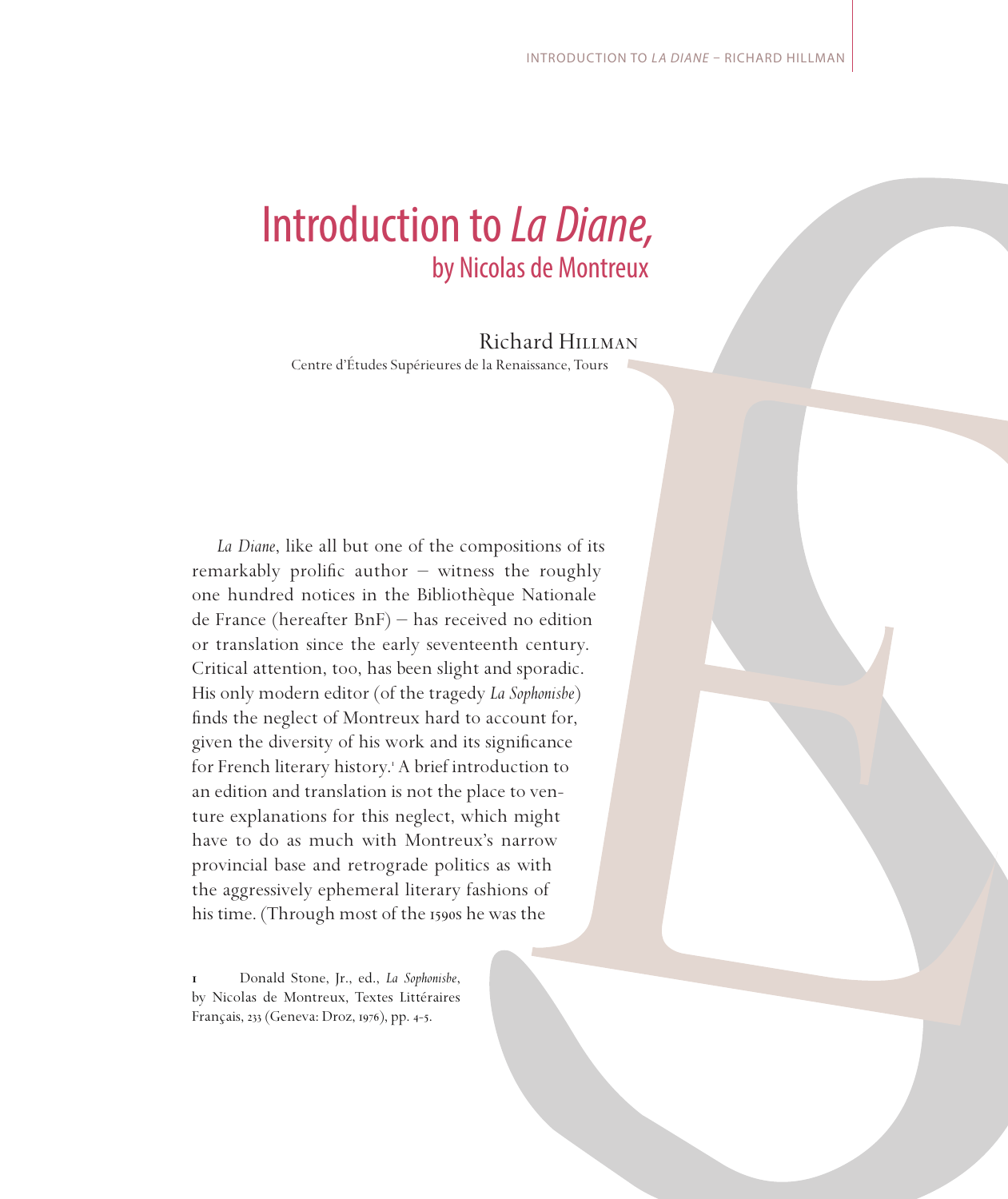resident man-of-letters in Nantes of the Duke of Mercœur, Governor of Brittany, a die-hard Holy League hold-out against Henri IV.) What is certainly pertinent context, however, for the English-speaking readers for whom the translation has been prepared is Montreux's high profile in his own brief hey-day, which coincided with that of the late-Elizabethan and early Jacobean theatre.

Especially well known were Montreux's five volumes of *Bergeries,* pastoral explorations of amorous themes in a variety of prose and verse forms on the model, principally, of the *Diana* of Jorge de Montemayor, which enjoyed pan-European diffusion and popularity. (There were several editions of French translations, entitled *La Diane*, including one published in Tours in 1592. ) The *Bergeries* were published between 1592 and 1598: the fifth volume received an English translation in 1610 (without acknowledgement of its author, however); all five volumes were translated into German, together with the plays appended to three of them, including *La Diane*. Demonstrably, he had a name (although not necessarily his own, since he wrote under the anagrammatical *nom de plume* of Ollenix du Mont-Sacré) and a following as a dramatist, not just as a producer of pastoral romance, and I have proposed in several venues that at least his tragedies of *Isabelle* and *Cléopâtra*, as well as *La Diane*, have a special claim to the attention of Shakespeareans. The claim of *La Diane*, in my view, centres on its intertextual relation to *A Midsummer Night's Dream* (1595-96).

 Jorge de Montemayor, *La Diane de Georges de Montemaior divisée en trois parties, traduites d'espagnol en françois, reveuë et corrigée, etc.*, trans. Nicolas Collin and Gabriel Chappuys (Tours: Sébastien Moulin and Matthieu Guillemot, 1592).

 [Nicolas de Montreux,] *Honours Academie. Or the famous pastorall, of the faire Shepheardesse, Iulietta*… *With divers comicall and tragicall histories, in prose and verse, of all sorts. Done into English by R[obert] T[ofte] Gentleman* (London: Thomas Creede, 1610); STC 18053.

 See the Bibliography in Rose-Marie Daele, *Nicolas de Montreulx, Ollenix du Mont-Sacré, Arbiter of European Literary Vogues of the Late Renaissance* (New York: Moretus Press, 1946). Daele's work is erratically documented and conjectural on many points, but it remains the most comprehensive study of the author. I have not yet been able to see the German volume in question. Especially illuminating on the political implications of Montreux's pastoral writing is Laurence Giavarini, "Écrire la vertu du chef ligueur. *Les Bergeries* de Julliette, Nicolas de Montreux et le duc de Mercœur (1585-1598)", in *Le Duc de Mercœur. Les armes et les lettres (1558-1602)*, ed. Émmanuel Buron and Bruno Méniel (Rennes: Presses Universitaires de Rennes, 2009), pp. 219-36

 See Richard Hillman, "L'héroïsme au féminin chez Shakespeare et Nicolas de Montreux", in *Shakespeare, les Français, les France*, ed. Ruth Morse, Cahiers Charles-V (Paris: Presses de l'Université Paris VII, 2009), pp. 67-93; *French Origins of English Tragedy* (Manchester: Manchester University Press, 2010), pp. 76-77; *French Reflections in the Shakespearean Tragic: Three Case Studies* (Manchester: Manchester University Press, 2012), pp. 97-105; and "A *Midsummer Night's Dream* and *La Diane* of Nicolas de Montreux", *Review of English Studies* 61, no. 248 (2010): 34-54.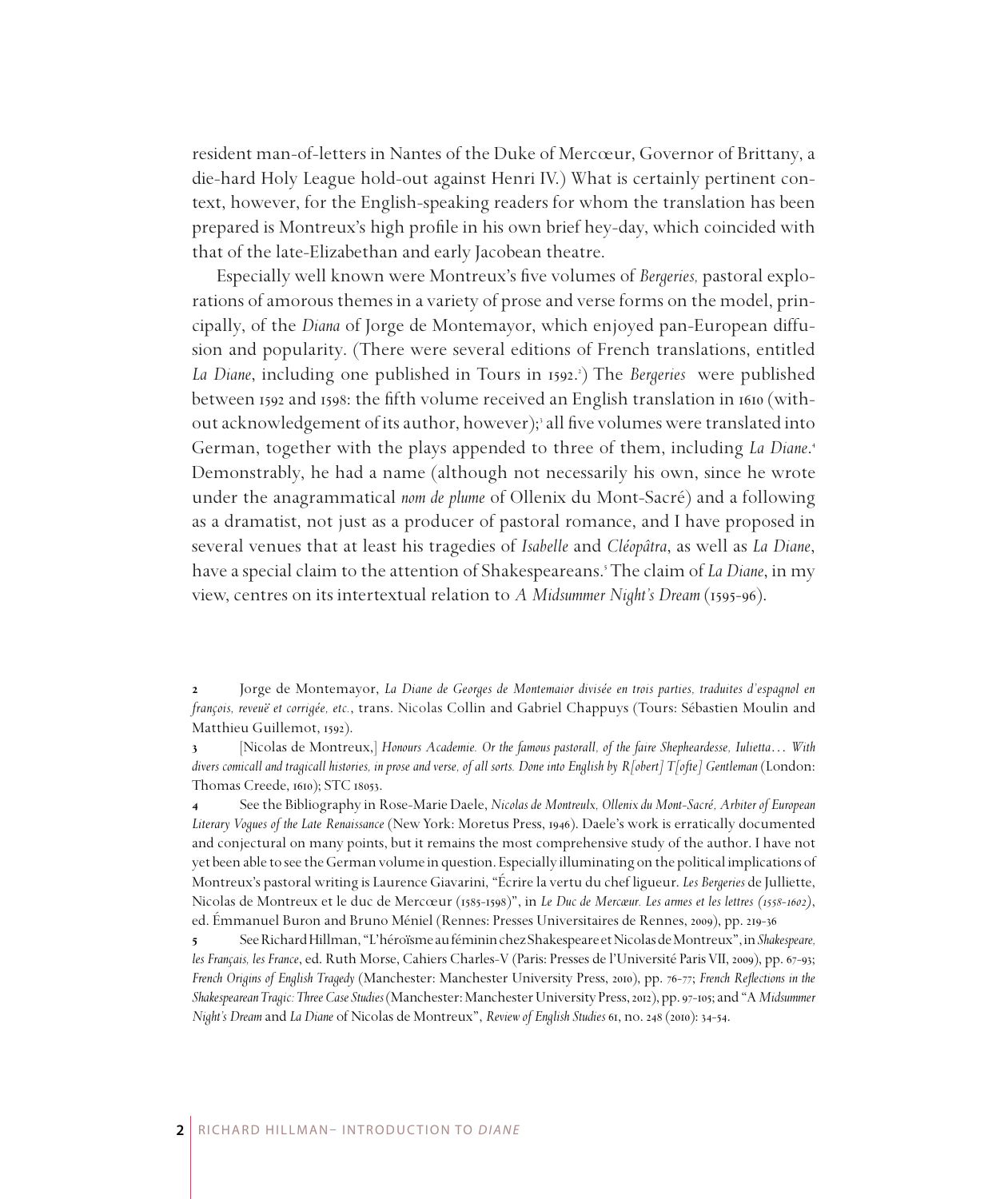The text of *La Diane* constitutes an annex to the third book of the *Bergeries*, published in 1594. A single extant copy of this duodecimo volume carries a Parisian imprint, as well as a dedication to the Duke of Mercœur, both on the title page and as prefatory matter, dated August 1593. 'The other surviving copies were produced in Tours by Jamet Mettayer, official printer to Henri IV, a king who would remain excluded from his capital until 22 March of that year by the troubles of the League. Obviously, Mettayer's government function did not inhibit him from issuing literary works emanating from the anti-royalist camp (including other productions of Montreux), and his non-political publications show a marked predilection for the pastoral mode, extending as they do to translations of Torquato Tasso's *Aminta* and Giovanni Battista Guarini's *Il Pastor Fido*. His edition of the third volume of *Bergeries*, however, is dedicated, not to Mercœur, but to the latter's political and military adversary, the Duke of Montpensier, Henri IV's Lieutenant-General for Normandy; the prefatory dedication, undated, is signed by Mettayer himself. Clearly, then, Jean-Paul Barbier-Mueller was correct (even without knowing of the Parisian edition) in supposing that the author would not have dedicated his work to Montpensier – a detail raising the possibility that Mettayer obtained his text by underhanded means;<sup>8</sup> nor, evidently, would Mettayer have maintained the Leaguer's dedication to Mercœur. Yet the simple explanation that he appropriated a text first printed in Paris while that city was still under League control is baffled by the presence in the Paris edition of the same royal *Privilège* in favour of Mettayer (dated 30 October 1593) that is found in the latter's own issue. The bibliographical puzzle is compounded by evidence that the Paris printing, like some copies of Mettayer's own, presents the text in a (slightly) corrected state.

The *Privilège* specifies merely the *Bergeries*, while *La Diane* is introduced by a separate title page bearing the date of 1594 but not identifying the printer or place of publication. Despite the continuous pagination, this might suggest that the play

 [Nicolas de Montreux], *Le Troisièsme livre des Bergeries de Juliette*… *Ensemble la Diane, Pastourelle ou Fable boscagere. De l'invention d'Ollenix du Mont-sacré à son auguste mécène Monseigneur de* [sic] *Duc de Mercoeur et de Pointeure, etc.* (Paris: Pierre Mesnier, 1594). This copy is held by the Médiathèque, Saumur; the catalogue date of 1593 is contradicted by the title page.

 Eight copies of this edition apparently exist, including holdings of *La Diane* separate from the volume: seven in France (BnF, four copies; Bibliothèque Municipale de Versailles; Bibliothèque Municipale de Reims; Médiathèque du Grand Troyes) and one in Germany (Universitätsbibliothek Greifswald).

 Jean-Paul Barbier-Mueller, *Ma Bibliothèque poétique. Quatrième partie Tome IV: contemporains et successeurs de Ronsard. De Marquets à Pasquier* (Geneva: Droz, 2005), pp. 285, n. 950, and 294.

**<sup>8</sup>** See the edition, n. 8.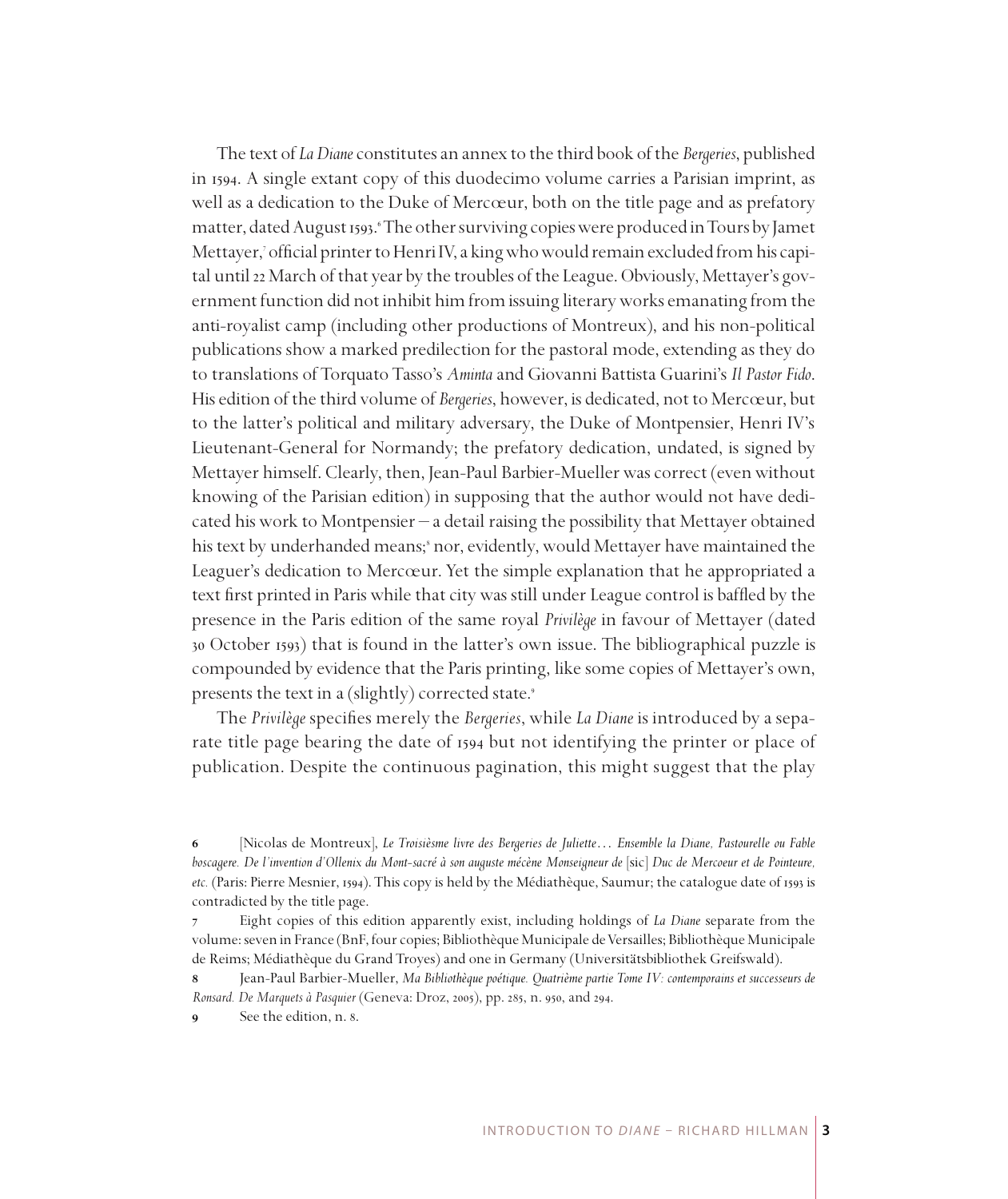was first published independently. Certainly, Montreux's first pastoral drama, *Athlette*, was initially issued separately in 1585 but also appended (albeit in reset form) to a volume combining the first and second *Bergeries* in the same year, as well as to re-editions of the first volume in 1592 and 1593. Likewise, the tragedy *Cléopâtre* was apparently printed separately in 1592, then reissued as an appendix to Montreux's 1595 pastoral romance, *Œuvre de la Chasteté*. But for *La Diane*'s separate or pre-1594 publication there appears to be no evidence, despite the date of 1592 claimed for the play in the *Dictionnaire des lettres françaises*.

Neither is there evidence of performance. Unquestionably, however, despite a predilection for protracted monologues even more pronounced than in such contemporaries (and models) as Robert Garnier, Montreux wrote with the stage in mind, at least in some cases. One of his pastorals, *Arimène*, was certainly given an elaborate staging at the ducal court in Nantes. The evidence is strong, moreover, that other plays of his, perhaps including *La Diane*, were also staged there, and seemingly in Paris as well. *La Diane* is not always clear about who is onstage when or where (in relation to other characters); there are no stage directions in the original, and the three acts, despite their varied action and shifts in locale, are not divided into scenes. Indeed, the action raises, without answering them, intriguing questions about the stage effects intended at several points. But that such effects were part of the imagi-

 According to the BnF notice. If this dating is accurate, it confirms other indications of pre-1595 publication and performance, but many details concerning the composition and staging of Montreux's plays remain uncertain. See Hillman, *French Reflections,* p. 142, n. 16. In addition to *La Diane*, the surviving dramatic compositions of Montreux comprise three tragedies (*Isabelle, Cléopâtre, Sophonisbe*), two pastorals (*Athlette* [pub. 1587], *Arimène, ou Berger desespere* [1596]), and one particularly strange hybrid, *Joseph le Chaste* (pub. 1601), a "comédie" which deals with a serious biblical subject yet contains a low-comic subplot including an onstage hanging. The Universal Short Title Catalogue, citing La Croix du Maine, references *Les bergeries de Juliette avec la comedie La Joyeuse* (Poitiers: [éditeur pas donné], 1581), of which there are no known surviving copies (<http://ustc.ac.uk/index.php/record/94900>; accessed 4 October 2014).

 Nicolas de Montreux [Ollenix du Mont-Sacré], *Œuvre de la Chasteté, qui se remarque par les diverses fortunes, adventures et fidelles amours de Criniton et Lydie. Livre premier, ensemble la tragédie de Cléopâtre, le tout de l'invention d'Ollenix du Mont-Sacré* (Paris: Guillaume Des Rues, 1595). On the possible independent publication of Montreux's "annexed" plays and the practice of detaching them from the volumes in question, see Barbier-Mueller, pp. 259-60, 333, n. 1068.

 *Dictionnaire des lettres françaises: Le xvi<sup>e</sup> siècle*, ed. Georges Grente, Michel Simonin, *et al.*, new ed. (Paris: Fayard, 2001), s.v. "Montreux".

 See T. E. Lawrenson, "La mise en scène dans l'*Arimène* de Nicolas de Montreux", *Bibliothèque d'Humanisme et Renaissance* 18 (1956): 286-90.

See Daele, pp. 230-31.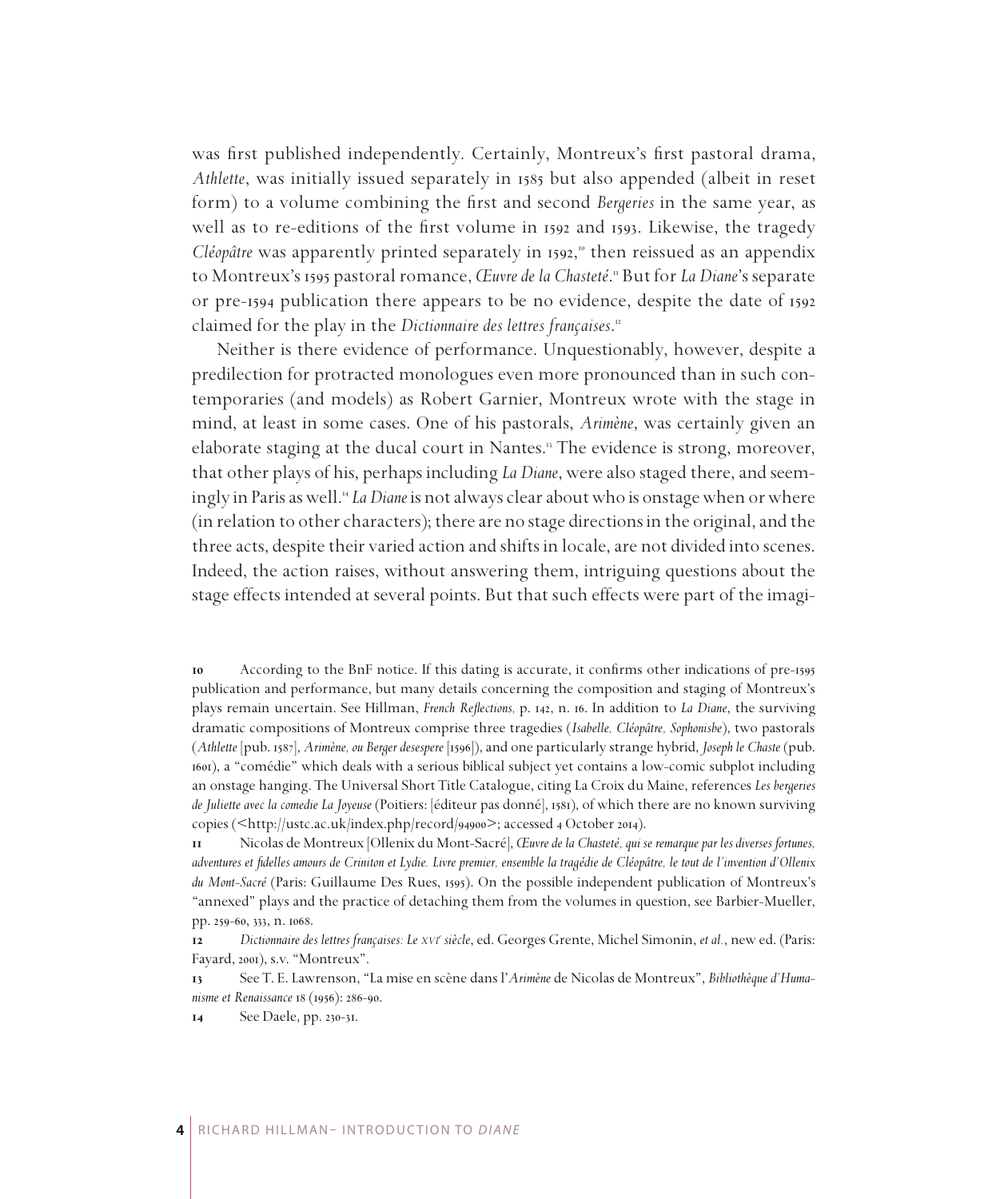native conception seems beyond doubt. The long monologues regularly give way to strenuous, even urgent, exchanges leading to abrupt exits or preparing confrontations. And the confrontation at the heart of the main action is a spectacular one.

Diane, who has rejected her first love, Fauste, in favour of Nymphis (who loves Julie, who till the end rejects all love, thereby serving to maintain the *chaîne amoureuse* in a state of frustration and confusion), suddenly finds herself facing two identical versions of Nymphis. One has just astounded her by declaring his love: she first accuses him of mocking her, then, persuaded of his sincerity, exchanges marriage vows with him. At this moment, the other Nymphis appears, and the deception is exposed: the first (as the audience has known) was actually Fauste himself, transformed in appearance by the magical powers of the learned old man Elymant. The immediate effect on both Fauste and Diane is to make them seek death, he by hurling himself off a towering rock. But of course she finally, after a change of heart, arrives to save him in the nick of time: the ending is thus a literal cliff-hanger.

Elymant's magic – at once diabolic, terrifying and benevolent – seems to imply further stage effects. The cavern where Fauste and his loyal friend Frontin seek him out is alive with savage beasts and hissing snakes. He summons spirits of various kinds – literally elemental (from the air, the sea and the earth), as well as from hell – who inspire the two shepherds with abject fright. He gives the latter demonstrations of his powers, causing the rock-face to gush forth streams of wine and water, then drying them up. Such devices point to the sort of elaborate staging, involving special machinery, which we know was employed in the production of *Arimène*. All in all, it seems probable that Montreux had spectators, not just readers, in mind. This appears all the more evident by contrast with Montreux's earlier love-pastoral, *Athlette*, which relies more heavily on narration. Indeed, *La Diane*'s key visual effect is actually anticipated there discursively, when the disdainful shepherd Menalque tauntingly invites Delfe, the aging magician who loves him, to fulfil her passion by transforming a spirit into his shape.

*Athlette*, in its subsequent editions, is described on the title page as having been composed "à l'imitation des Italiens", and it would seem to be the learned and genteel dramatic mode of Torquato Tasso (in *Aminta*), Giovanni Battista Guarini (in *Il Pastor Fido*) that most fundamentally conditioned Montreux's approach. Indeed, Montreux's status as a transitional figure – an influential one – between these Italian

Nicolas de Montreux [Ollenix du Mont-Sacré], *Athlette pastovrelle, ov Fable bocagere* (Paris: G. Beys, 1587), fol. 14<sup>r</sup>.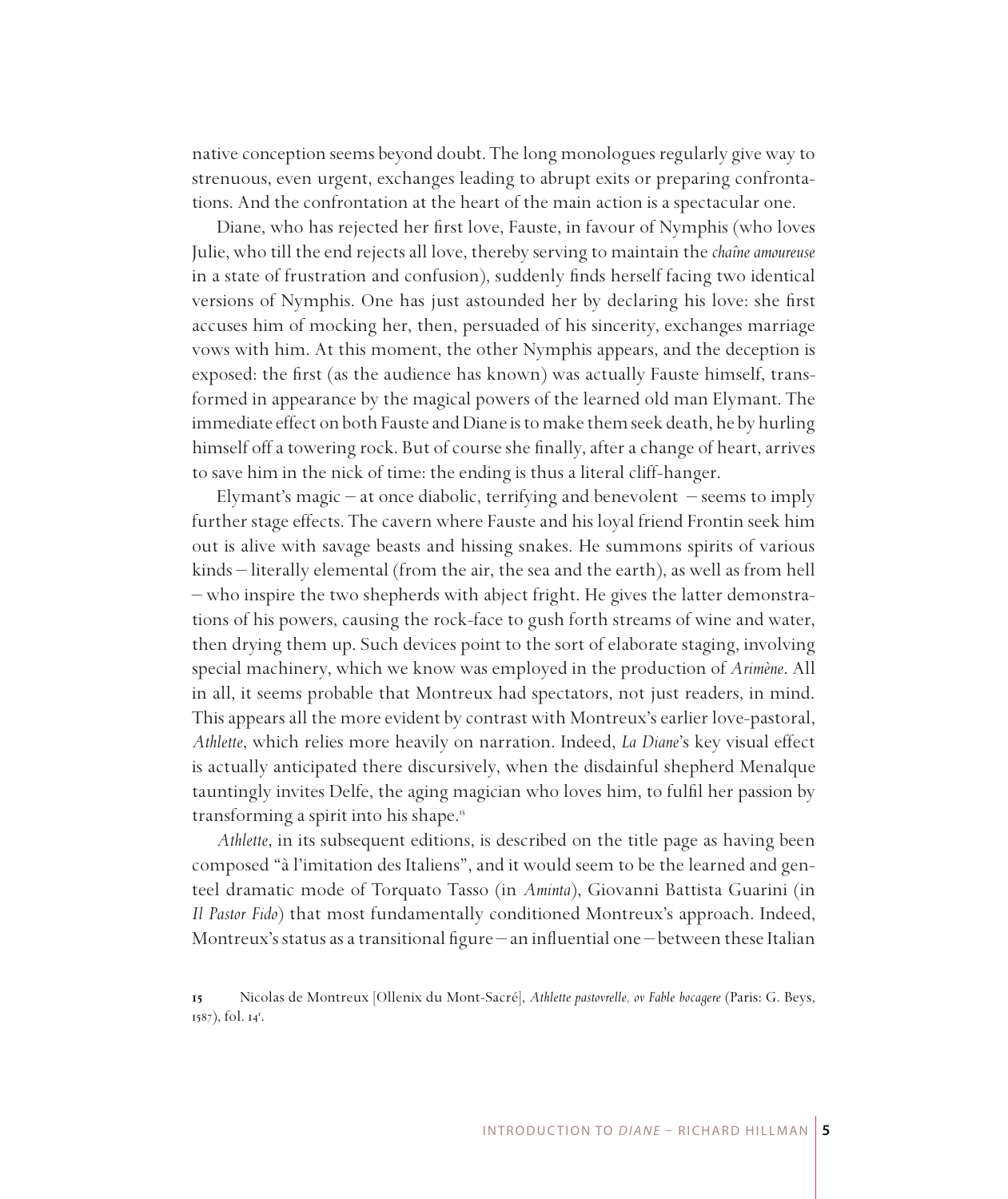precursors and subsequent French practitioners of pastoral is widely recognised by literary historians.<sup>16</sup> With *La Diane*, however, there is a significant swerve towards theatricality of a kind recalling, in some respects, the scenarios of *commedia dell'arte*, with their propensity for extravagant stage business, although there is no question of admitting the buffoonery or improvisation that were their stock-in-trade.

The *commedia dell'arte* was, in this period, thoroughly "naturalized in France", as Katherine M. Lea puts it.<sup>"</sup> More to the point here, it existed in a dynamic of crossfertilisation with the so-called *commedia erudita*, especially within the pastoral genre – a dynamic which sometimes produced full-blown printed plays. One of these, *La Fiammela*, is a pastoral attributed to the *commedia dell'arte* performer Rossi (stage name Oratio) and published – suggestively – in Paris in 1584. Lea's summary of the main plot (which was supplemented by a comic one) brings it quite close in outline to *La Diane*:

> Fiammela, Montano, Ardelia and Titero make a circle of lovers who woo, refuse, and lament to each other, or to an Echo, or to the apparitions of Time, Patience, and Hope sent by the Magician to lead the shepherds to his cave, where, by changing their identities, they are able to deceive and win their nymphs.

The exchange with an Echo (a device from Guarini) is adapted by Montreux for Hector.<sup>20</sup> A figure of liaison with the magician is also furnished in the person of Frontin, who might well be described as a spokesman, if not a stand-in, for time, patience and hope.

The all-but-indispensable magician was frequently the centre of spectacular stage-business in *commedia dell'arte* pastorals," and it is tempting to suspect the genre's influence of extending to a mask for Elymant's costume, given the insistence on his grotesque appearance in Frontin's protracted description.<sup>22</sup> A mask might

See *La Diane*, ll. 1570-93.

Apart from Stone (see above, n. 1), see Jules Marsan, *La pastorale dramatique en France à la fin du xvi<sup>e</sup> siècle et au commencement du xvii<sup>e</sup> siècle* (1905; fac. rpt. Geneva: Slatkine Reprints, 1969), pp. 189-90; Daele, p. 232; Charles Mazouer, *Le théâtre français de la Renaissance* (Paris: H. Champion, 2002), pp. 402-4; and Jean Balsamo, *Les rencontres*  des muses: italianisme et anti-italianisme dans les lettres françaises de la fin du *xvi*<sup>e</sup> siècle, Bibliothèque Franco Simone, 19 (Geneva: Slatkine, 1992), p. 277.

Kathleen M. Lea, *Italian Popular Comedy: A Study in the Commedia dell'Arte, 1560-1620*, with Special Reference to *the English Stage*, 2 vols. (1934; rpt. New York: Russell and Russell, 1962), I: 229.

 $See$  Lea,  $I: 20I-12$ .

Lea, I: 205.

See Lea, I: 232-33.

See *La Diane*, ll. 1159 ff.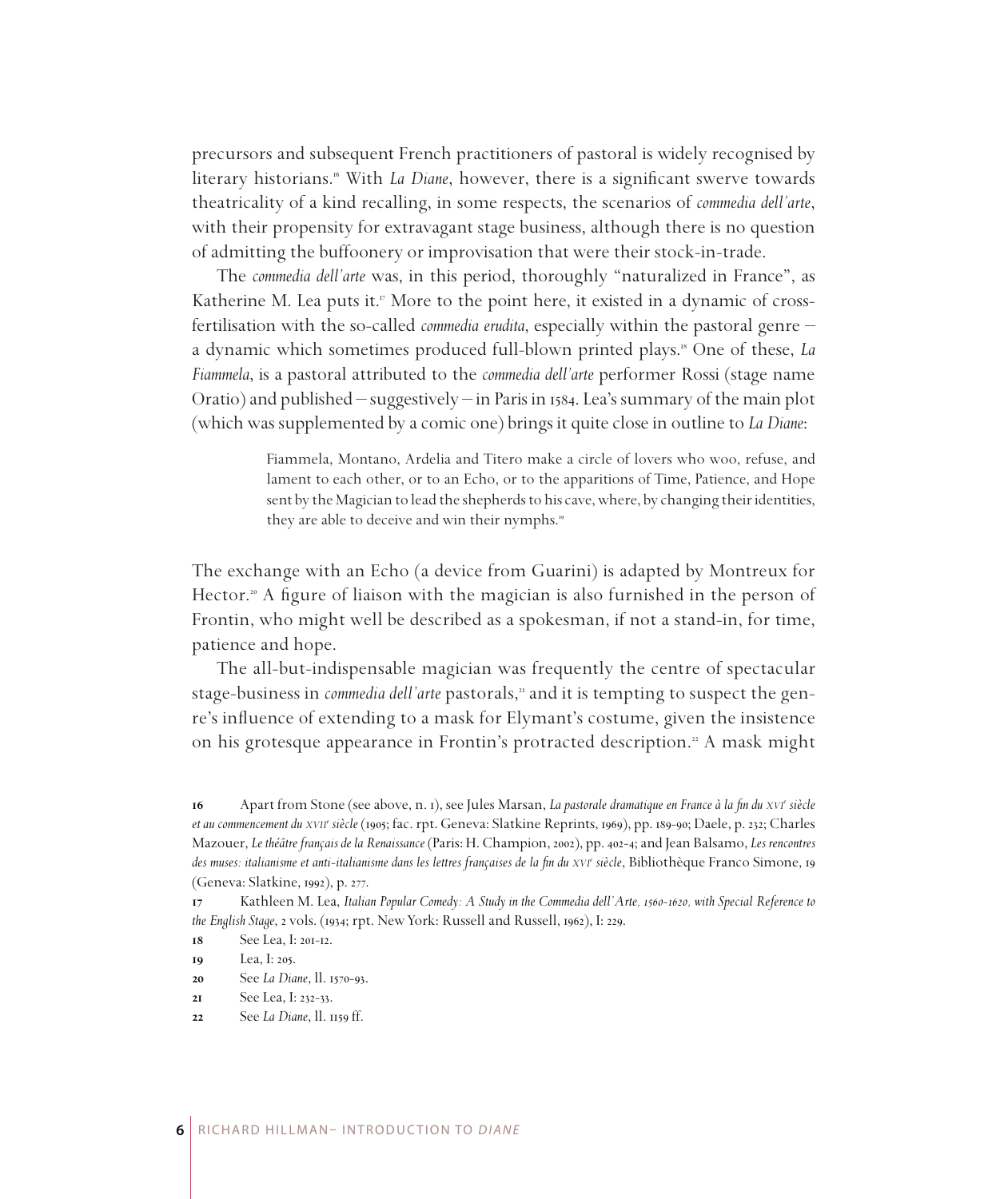well also have been employed for Fauste's identity change – a point to which I will return, since it has significant implications. Finally, the rustic old woman Arbuste ("bush") has at least one foot of her strangely double character in the *com*media dell'arte, given her resemblance to the masked "Ruffiana" figure,<sup>3</sup> with whom she is linked by her physical repulsiveness and attempted procuring (on behalf of Hector): both these features, the physical and the moral, become targets of Julie's indignant vituperation.

To allow for the *commedia delle'arte* inflection of *La Diane* is to help account for its remoteness from the source its title might seem to be announcing – Montemayor's *Diana*, whose influence pervades the *Bergeries* themselves. Of course, there are common features with the play as well, given the shared stock of love-pastoral conventions, but Montreux's dramatic arrangement of the conventions does not evoke Montemayor in any sustained fashion. More to the point, the relentless seriousness about amorous behaviour and feelings characteristic of Montemayor is skewed by Montreux, despite the absence of the standard gambits of popular Italian drama, in comic directions.

This is perhaps the aspect of *La Diane* that is most elusive, and potentially most debatable, from a modern standpoint, given the predilection for emotional extravagance, transmitted through rhetorical ornamentation and repetition, that informs French humanist drama generally. But a good case can be made that Montreux punctures such extravagance deliberately, as when the exposure of Fauste's deception brings him to a pathetic suicidal moment, which the response of the equally suicidal Diane (induced to pledge her faith to a false Nymphis) instantly reduces to bathos:

### *Fauste*.

. . . . . . . . . . . Adieu, my heart! I go to hurl myself From that fearful towering rocky shelf Into the sea, whose billows, gently turning, Will swallow my life with my ardent yearning.

### *Diane*.

Die if you like – I don't care if you do. For the sad truth is: I want to die too! (ll. 3464-69)

 See Lea, I: 15.

 See *La Diane*, ll. 2662 ff.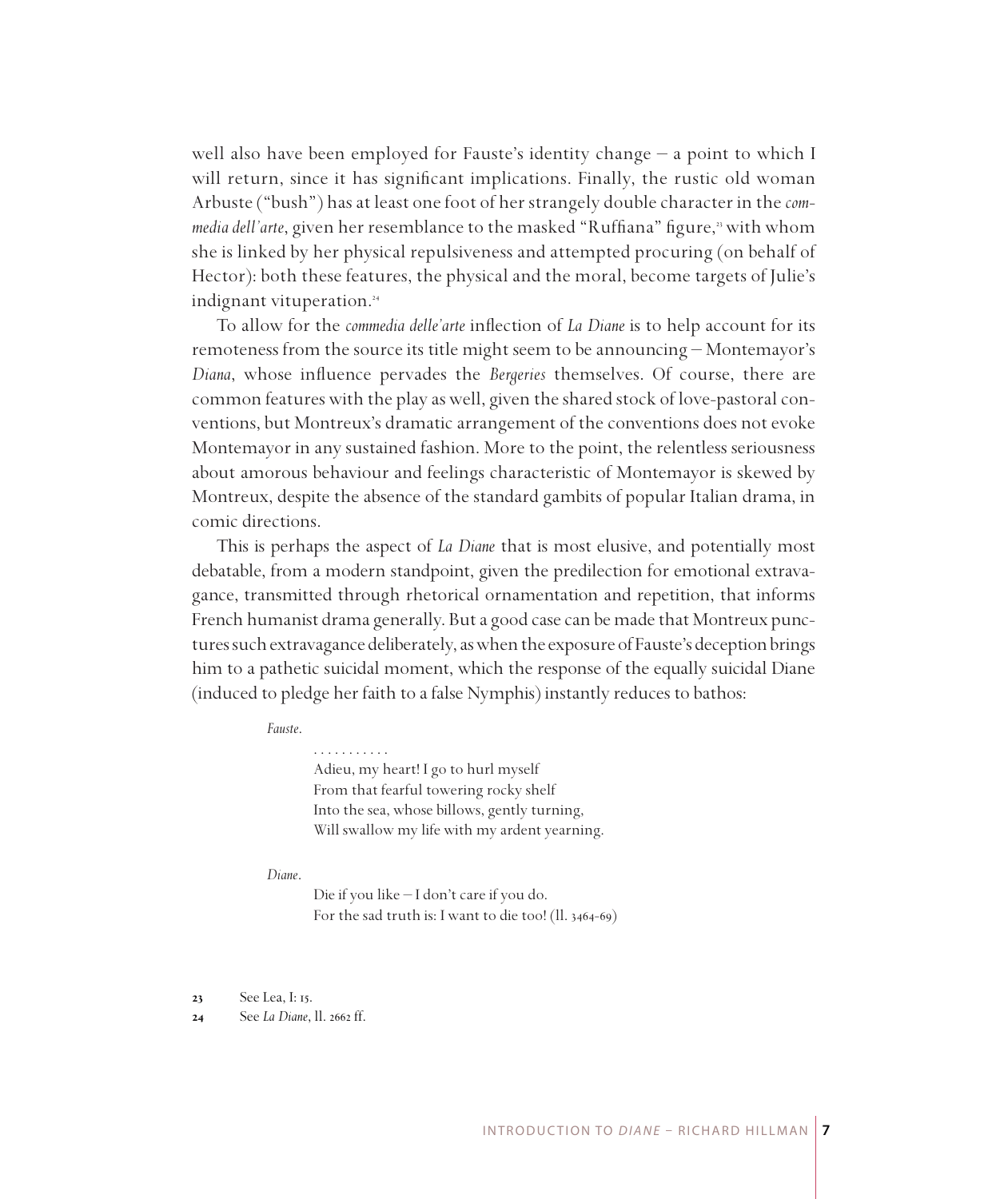This moment is recalled at the conclusion,<sup>35</sup> when Arbuste tries to convince Diane to save Fauste from suicide while there is still time – a sequence introducing protracted debate (interrupted by a return to the Julie-plot) while Fauste waits on the cliff for his fateful cue.

Diane's very response to the false Nymphis's declaration of love – a point I have treated as an intertextual "ungrammaticality" evoking Helena in *A Midsummer Night's Dream* – makes for a surprise, to say the least: "Ah, O Nymphis, you're merely mocking me! /You wrong again my loving constancy!" (ll. 3136-37). And there are conspicuous occasions when emotional tension meets with abrupt deflation in the form of contemptuous rejection – or even blank indifference. Thus Fauste's plaintive supplication is merely ignored by Diane, who makes her own to Nymphis (ll. 579 ff.), who ignore hers to make his to Julie (II.  $631$  ff.); the latter then brusquely dismisses him ("Get away, Nymphis, your rude arrogance is / More offensive by far than your advances" [ll. 687-88]), whereupon he does the same to Diane: "Oh get away, Diane, you crazy girl, / Whose speech sets my brain in an angry whirl" [ll. 707-8]). All in all, the *chaîne amoureuse* is managed with self-conscious and ostentatious irreverence verging on parody.

Indeed, even the resolution appears to display a major loose end not neatly tied up by the changes of heart and the magician's conventional water of forgetfulness, which is applied to Hector to free him from passion for Julie. There is room here for interpretation in performance: Fauste might conceivably return to his original appearance for his final speech on the cliff. But there is nothing in the text to indicate the undoing of the magical transformation, the doffing of the mask. On the contrary, Diane, in debating with herself as to whether or not to rescue Fauste, arrives somewhat bizarrely at the realisation that she cannot doom someone assuming Nymphis's shape, however falsely:

### . . . Ah, in my heart

Might deadly rancour bear so great a part That I, with cruel boldness, could efface Someone possessing my Nymphis's face, Who so resembles him, the same eyes sharing, The same forehead and the same graceful bearing? O over-cruel, inhumane Diane! (ll. 4124-30)

 See *La Diane*, ll. 4006 ff.

 Hillman, "*A Midsummer Night's Dream*".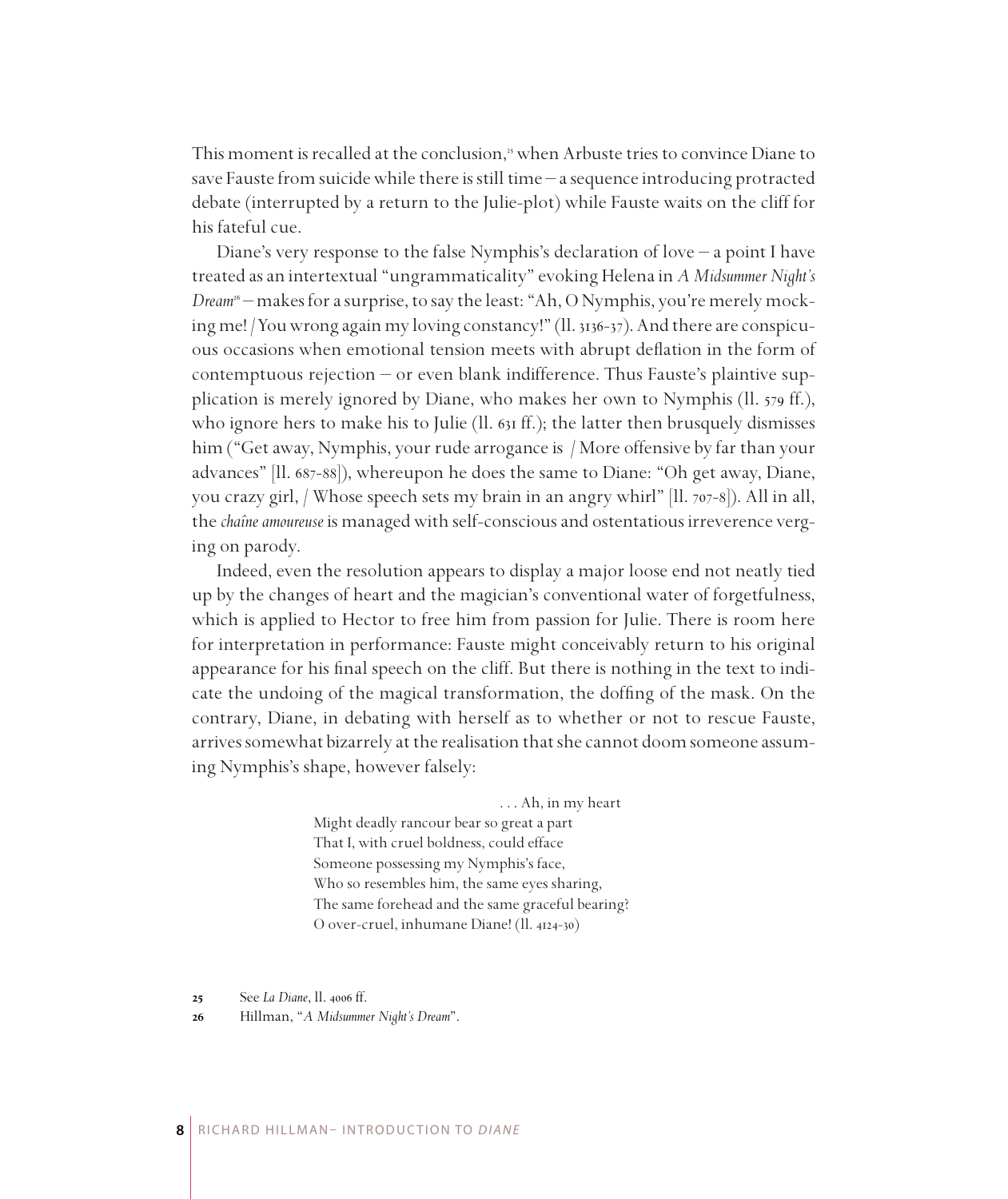This is surely to problematise, to a point verging on ridicule, the accompanying idea of a return to her heart's first allegiance:

> Where lives your faith, your past love, which began When for your Fauste you reckoned it as good, In the days before to this gloomy wood Nymphis had ever made his way, whose face Changed your faith, of your feelings left no trace? (ll. 4131-35)

In effect, the magical trick to gain Diane's love, which seems to have produced nothing but further confusion and antagonism, has proved efficacious after all. It is an effect anticipating that more subtly produced by Shakespeare in leaving Demetrius under the influence of fairy love-juice: the latter's announcement that his heart has "home return'd" (*MND*, III.ii.172) to Helena, which she takes as mockery, runs straight through to his declaration to Theseus that he has finally "come to my natural taste" (IV.i.174), so that "all the faith, the virtue of my heart,  $/$  The object and the pleasure of mine eye / Is only Helena"  $(169-71)$ . The climactic reconciliation scene is qualified not just by this evidence that, as Helena puts it, Demetrius is "Mine own, and not mine own" (192), but by the lingering impression recorded by Hermia that "every thing seems double" (190).

At the same time, even as the human control of emotions is mockingly exposed in both plays as precarious, subject to deformation, something serious emerges, again in both: the notion of aligning true loving with true seeing. It is typical of Montreux's double approach that he gives Arbuste a second nearly contrary role as the virtual extension of Elymant's benevolent impulses and wisdom, which are themselves directly expressed in his own persuading of Julie to yield to love as a literally universal principle. In deterring Diane from death and reconciling her to Fauste, Arbuste uses language that resonates with the presentation elsewhere of faithful conjugal love as a reflection of the divine force which renews the world and sets nature back in order. This is the ideal built into the play's ethic from the start, but it is at first thwarted by Cupid's arbitrary operations, which bear a decided resemblance to Puck's "knavish" (*MND*, III.ii.440) interventions – maddening not just "females" (441) but males as well, and doing so by distorting and deceiving their sight, displacing their very sense of self into the shadowy borderland between waking and dream.

Quotations from Shakespeare's plays are taken from *The Riverside Shakespeare*, ed. G. Blakemore Evans, J. J. M. Tobin *et al*., 2nd ed. (Boston: Houghton Mifflin, 1997).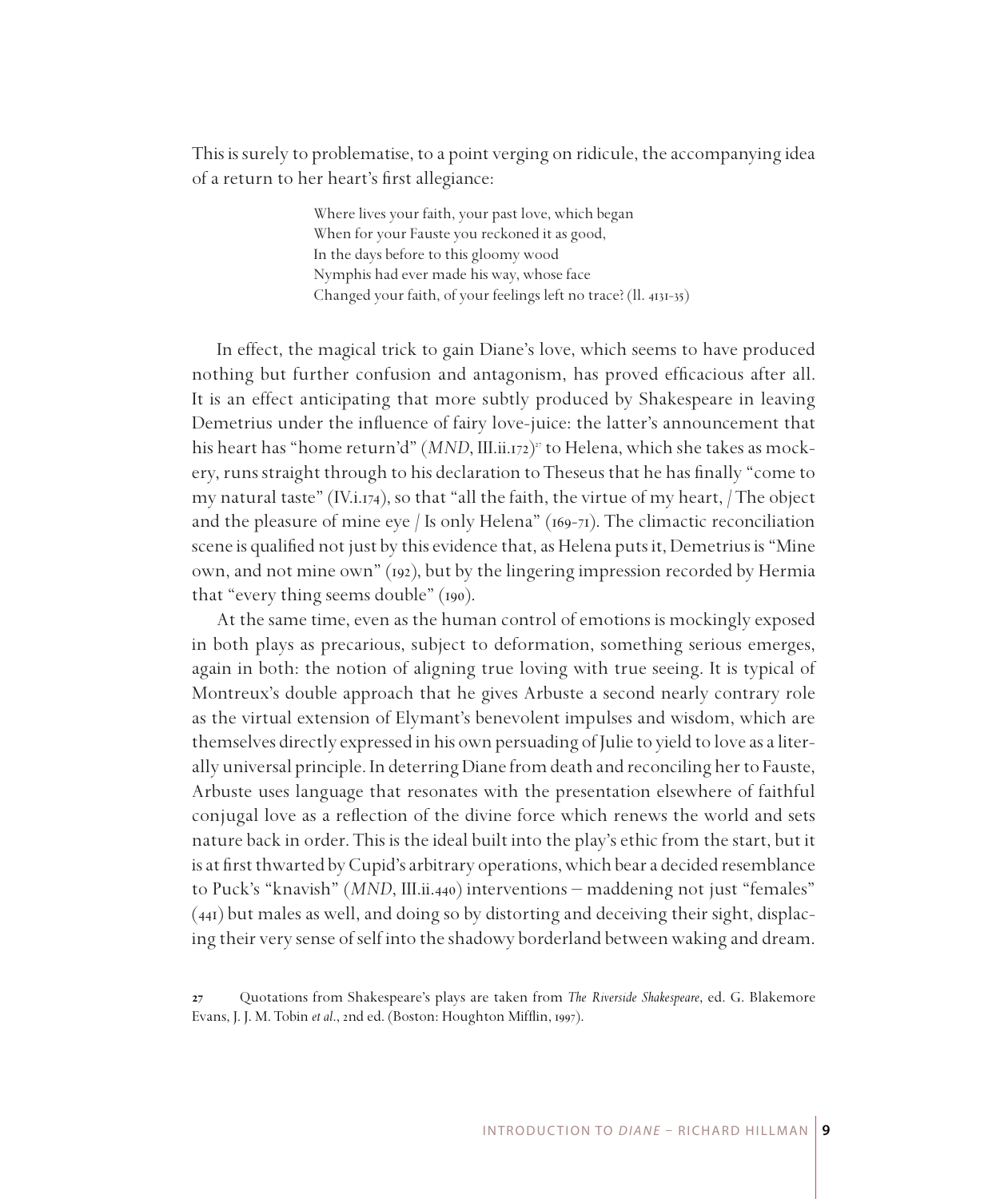Within that territory, the possibility of generic deviation remains in suspension. The counterpoint to the comic trajectory finally imposed by Elymant (as by Oberon), is the ever-present menace of love-tragedy  $-$  the near mutual slaughter of Hector and Nymphis (as of Lysander and Demetrus), the near suicides of Fauste and Diane. Such tragedy is inscribed in several classical forms, ironically, on the cup that Faustus will give Frontin for helping him, as he then supposes – and rightly in the long term – to succeed in his love-quest through trickery. They are all familiar models in the period, but they all happen to have preoccupied Shakespeare – Venus and Adonis, for one, but others which are either present within *A Midsummer Night's Dream* (Dido and Aeneas, and especially Pyramus and Thisbe), or hovering in its dark aftermath (Hippolytus and Phedra). The last model obtrudes all the more insistently on *A Midsummer Night's Dream* by way of Oberon's benediction purporting to banish tragedy forever:

> And the issue, there create, Ever shall be fortunate. So shall all the couples three Ever true in loving be. (*MND*, V.i.405-8)

Montreux has likewise sufficiently evoked images of love gone wrong to sap the carrying power beyond the play-world of the corresponding blessing of Arbuste, which, moreover, contains a reminder of the ever-lurking dangers we have just witnessed:

> Now go, then, O you venerable pair Of handsome lovers; pleasure do not spare In having your desire: live in bliss In Hymen's – the father of joys – blithe service! And never may fires of jealousy Inflame your hearts or heat your fantasy, But happily enrich your lives' full span With fruit of those chaste loves which here began. (ll. 4482-89)

With regard to *A Midsummer Night's Dream*, there is no point in repeating here the arguments I have ventured to put in circulation elsewhere. More broadly, however, it is worth bringing out the possible status of *La Diane* as a mediating intertext – one readily accessible in its day – between Shakespeare's theatre and the Italian traditions of both *commedia erudita* and *commedia dell'arte*. Montreux's is a text which, in its particular amalgam of plot elements, thematic preoccupations and tonal effects, on the one hand sets itself in an oblique relation to those traditions and, on the other, achieves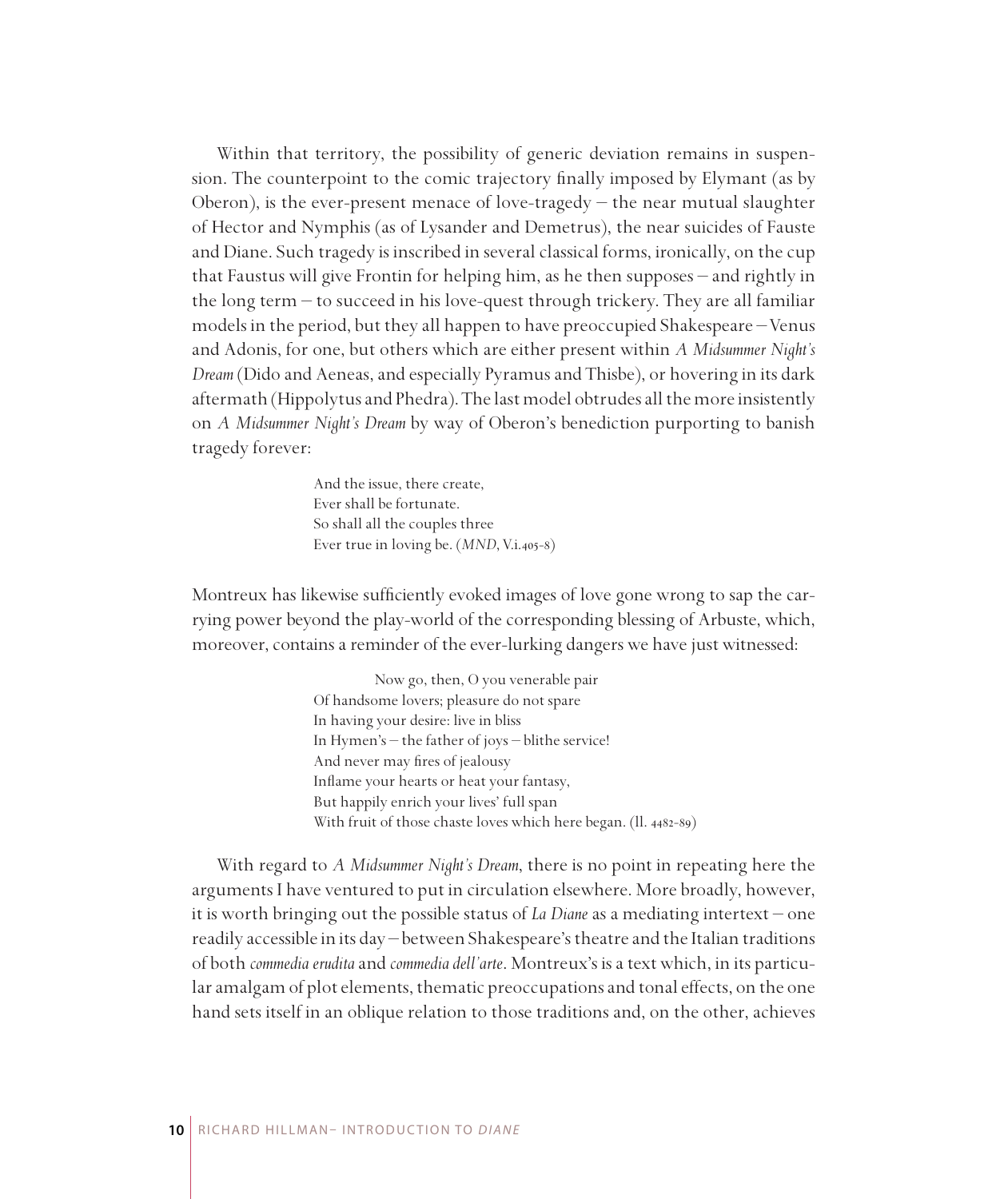a synthesis quite distinctive within French pastoral drama as it was to develop. It is a synthesis that dovetails to a surprising degree – despite the obvious broad divergences – with Shakespearean dramatic practice.

The routes by which *commedia dell'arte* elements came to Shakespeare, as well as the extent of their influence, have long been subjects of debate. Their presence from the beginning to the end of his career has, however, been widely, if indistinctly, detected. Lea offers a lengthy analysis of *The Comedy of Errors* from this point of view, citing parallel elaborations of Plautus' Menaechmi by the Italian players.<sup>28</sup> These extend to the "closing scene of the family reunion which is almost *de rigueur* in the Commedia dell'arte". This is already to posit at least a double heritage, given Shakespeare's longrecognised grafting onto the *Menaechmi* plot of an episode borrowed from the story of Apollonius of Tyre: the miraculous reunion of husband and wife in the temple – of Diana, naturally – at Ephesis, no doubt as recounted in Book 8 of John Gower's *Confessio Amantis*. Given the uncertain dating of both *The Comedy of Errors* and the first edition of *La Diane*, it is conceivable that a familiarity with Montreux also inflected the Shakespearean scene – not by contributing a plot element but by colouring its representation. This sort of local dramatic influence within a framework adapted from another source – or sources, presuming that criticism has moved beyond the Myth of the Single Source – is highly characteristic, I would argue, of Shakespeare's eclectic and synthetic dramaturgy (or less exaltedly, if one prefers, *bricolage*).

The salient point of contact between *The Comedy of Errors* and Diane's reaction to the "twin" Nymphises is the suspicion of magic and the sense of the sight abused:

| Adriana. |                                                              |
|----------|--------------------------------------------------------------|
|          | I see two husbands, or mine eyes deceive me.                 |
| Duke.    |                                                              |
|          | One of these men is genius to the other:                     |
|          | And so of these, which is the natural man,                   |
|          | And which the spirit? Who deciphers them? (Err., V.i.332-35) |

For her part, Diane wonders if she is "still enveloped in error's mist [d'erreur encor enueloppee]" (l. 3238) – "erreur" being a pervasive and resonant term in Montreux's play. Accordingly, she says, "I must find out if my eye is deceived [Jl faut sçauoir si mon œil est deceu]" (l. 3272), and

Lea, II: 442.

Lea, II: 434-42.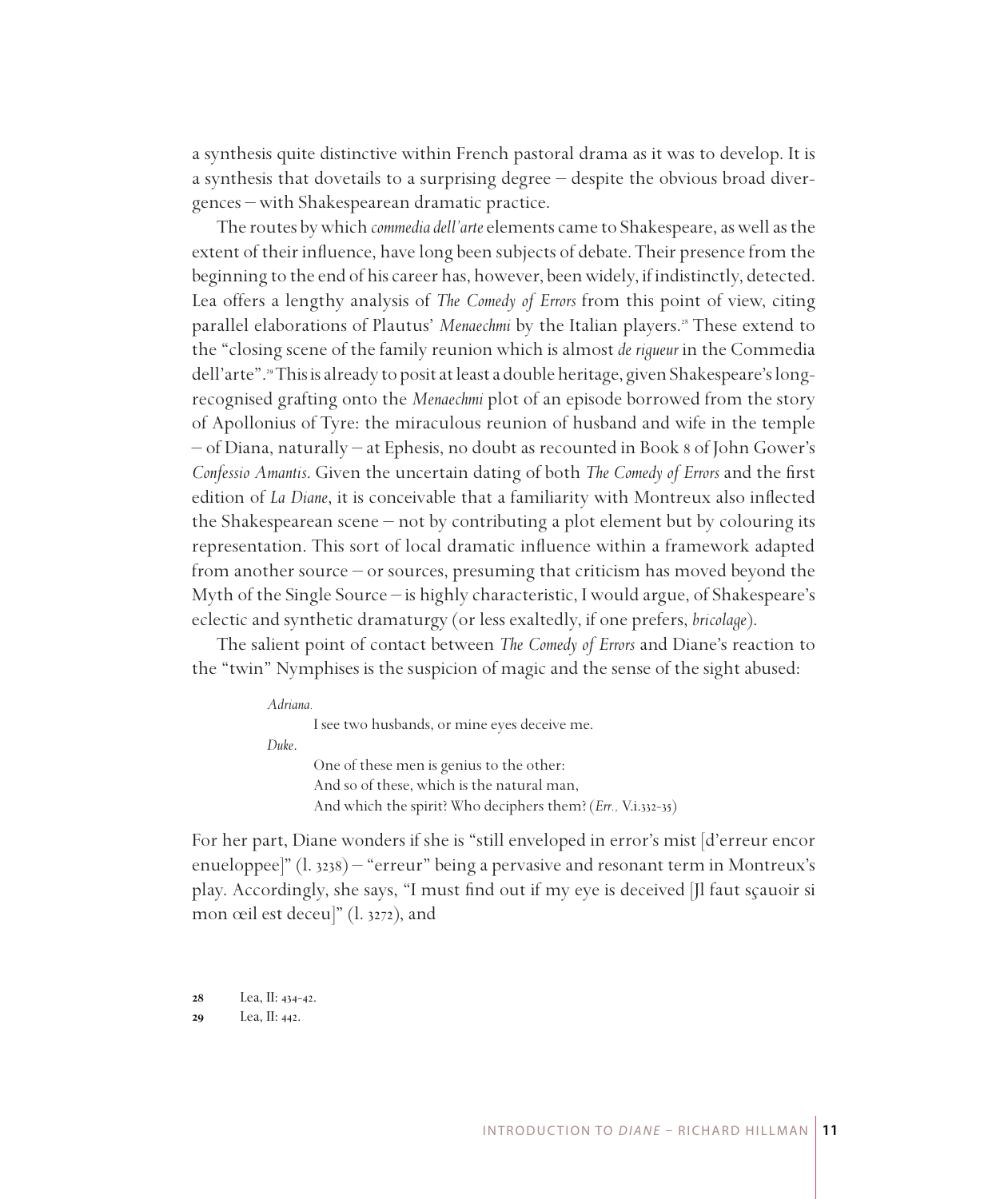. . . penetrate The magic cause of my bewildered state And know at a stroke, if ever I can, Which one is Nymphis the natural man. [. . . trame La verité de ce magique charme, Et que ie sçache à ce coup, si ie puis, Lequel d'eux est le naturel Nymphis.] (ll. 3266-69).

These are, undeniably, obvious details to find exploited at similar moments of miraculous astonishment, but they happen to agree in transforming *commedia dell'arte* gambits so as to figure something mysterious and profound: the intrusion of the miraculous into *natural* human life. Such is equally, of course, the preoccupation of *A Midsummer Night's Dream*.

As for the end of Shakespeare's career (roughly speaking), even more has been written about *The Tempest* in relation to *commedia dell'arte*, and even less conclusively. Certainly, Lea's extensive argument for his use of a comprehensive scenario model, acquired by some unknown means, brings out numerous points of contact. Some of these are more convincing than others.<sup>8</sup> Frank Kermode, moreover, questions the pertinence of the composite pastoral scenario proposed as a parallel by Lea, on the grounds that its typical features were predetermined by knowledge of Shakespeare's play. In any case, parallels exist with many standard *commedia* elements, including the spirit-commanding magician – a figure who is hardly exclusive to the Italian theatre, however, but a recurrent presence in the pastoral romance tradition. Allowing for Shakespeare's possible knowledge of *La Diane* serves at least to fold Elymant into his repertoire of precedents for Prospero, and apart from the basic notion of elemental magic devoted to positive ends, even if sometimes employing evil spirits, there are some functional resemblances perhaps not so clearly anticipated elsewhere, at least in combination.

The most important of these is the magician's promotion of a harmony with universal resonance by aligning inner and outer natures along the axis of reciprocal love – between men and women, but also between brothers. He is a constitutor – and reconstitutor – of families, and families are the future. Elymant's management of the confrontation of Fauste-as-Nymphis and Diana should be seen in this light,

Lea, II: 443-53.

Lea, I: 201-3; Frank Kermode, ed., *The Tempest,* by William Shakespeare, 6th ed., The Arden Shakespeare (2nd ser.) (London: Methuen, 1958), pp. lxvi-lxix.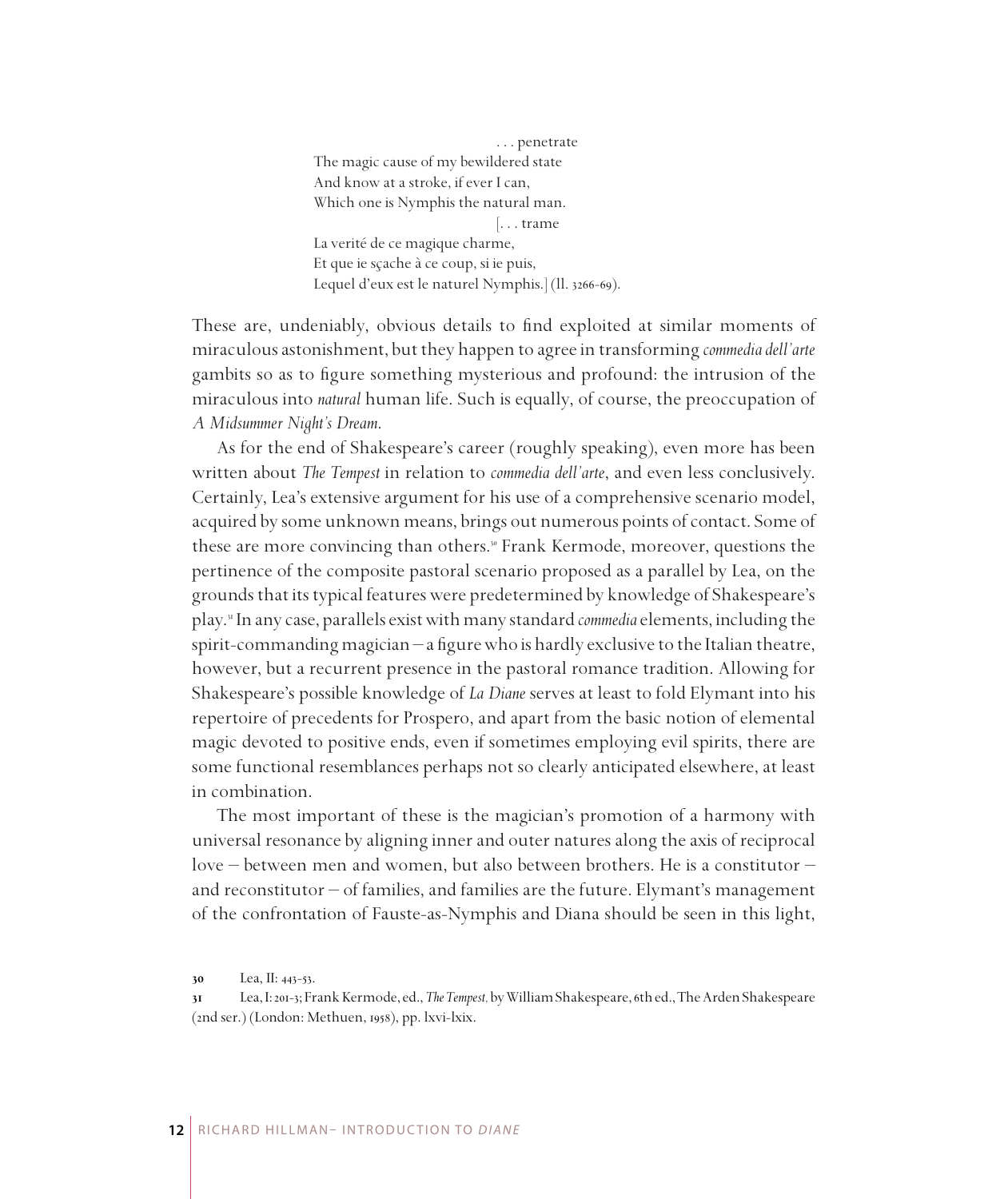surely, rather than as mere specious trickery; the mutual pledging of troths that ensues confirms the parallel with the *coup de foudre* that Prospero engineers to bring Miranda and Ferdinand together:

*Miranda.* My husband then? *Ferdinand*. Ay, with a heart as willing As bondage e'er of freedom. Here's my hand. *Miranda*. And mine, with my heart in't. (*Tmp*., III.i.86-89)

Especially if Fauste retains his new appearance to the end of the play, both match-making projects conspicuously inscribe magical transformation within "reality" at large.

In dealing with Hector and Nymphis, moreover, Elymant proves, like Prospero, a reconciler of brothers and a promoter of future generation(s) as a means of renewing the larger universe. (Those brothers, not incidentally, are, if not literally shipwrecked, nevertheless outsiders in the pastoral world, and Hector's sea-journeys are insistently evoked.) In this beneficent cause, Elymant, too, checks bloodshed, prevents swords from being used for harm and, more profoundly, exposes the vanity of fighting over something beyond one's grasp – not a kingdom, in this case, but the unattainable Julie:

> What point is there in such a jealous stew When the object doesn't belong to you? To give each other, in arrogant folly, Something well beyond your capacity? (ll. 3880-83)

The reconciliation is founded, it should be noted, not on the mere disclosure of the fraternal relation – in itself a simple plot element – but on moral and emotional grounds: the proofs of love that Hector has shown in searching for his lost brother throughout the universe and through infinite hardships. That is also, of course, the starting point of *The Comedy of Errors*. And so thorough has the reconciliation been that at this point Hector and Nymphis have fallen into what Elymant exposes as a ridiculous rivalry of self-sacrifice, each insistently offering the other his interest in Julie – another deviation of a serious moment in a comic direction.

This one has a closer parallel in *The Two Gentlemen of Verona* – Valentine's offer of Silvia to Proteus (who has just shown himself prepared to rape her): "And that my love may appear plain and free, / All that was mine in Silvia I give thee" (*TGV*, V.iv.82